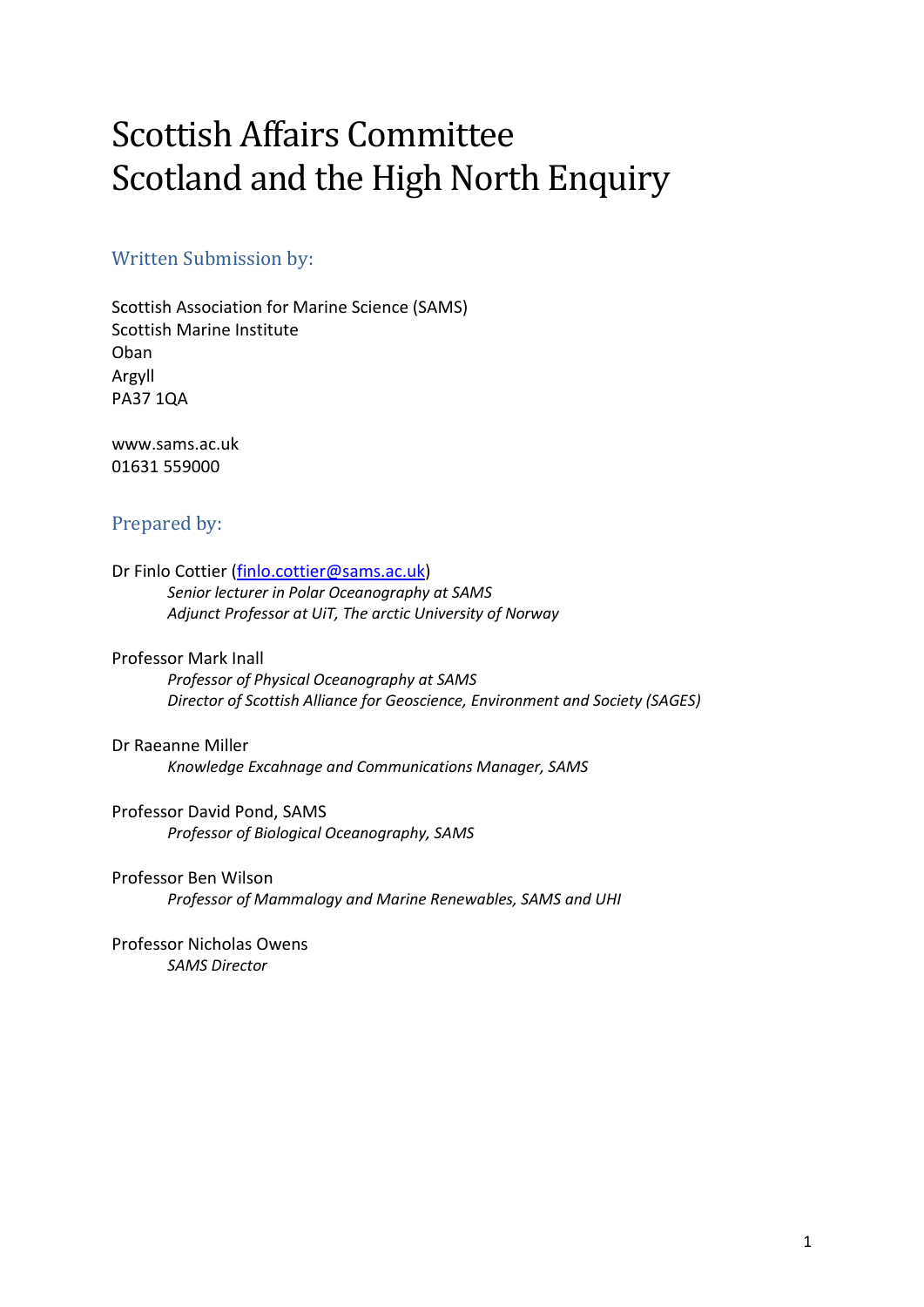# Background Material:

1. SAMS

The Scottish Association for Marine Science (SAMS) based in Oban, Argyll has been at the forefront of UK research into the arctic marine environment for over twenty years. Since 2002 they have led 4 major research expeditions to this region and they participate in field expeditions each year across the arctic. SAMS is actively engaged in research to monitor and understand the impact of climate change on the arctic and consequences for the ecosystem and the implications for resource management. SAMS has an international reputation for developing and deploying autonomous and robotic platforms in the arctic to measure changes to the ice and ocean. This has led to spin-off products sold world-wide that are capable of measuring ice growth and melt year round. We also develop a predictive understanding of sentinel species in the arctic and how they are likely to be impacted by the many simultaneous effects of ice loss and warming. This will allow us to explore how the productivity and biogeochemistry of the Arctic Ocean will change in the future. This information will be interfaced with the UK's Earth System Model that directly feeds into international efforts to understand global feedbacks to climate change and inform governments on future policy.

SAMS delivers its arctic research through extensive and mature collaborations with institutes in many nations, notably Norway, Denmark, Canada, USA, Germany and South Korea. SAMS' scientists have recently been awarded £5 million under a UK research Council initiative, 'Changing arctic Ocean' programme to head-up science programmes that will run between 2017-2020 and involve collaborations between 9 UK science organisations and international groups. SAMS also provides training within Scotland in arctic sciences through degree level study with the University of the Highlands and Islands in collaboration with Norway's University Centre in Svalbard (UNIS).

As one of 40 organisations in the €7.5 million EU H2020 Blue Action project, the SAMS Group has taken on a role in knowledge exchange and science communication of arctic science and climate services to key stakeholders across the Northern Hemisphere.

# 2. Scottish arctic expertise listing:

Unlike Antarctic science, Arctic expertise has no natural institutional home in the UK. Rather, the considerable international expertise in arctic science is dispersed throughout the UK and is promoted and supported through the UK Arctic Office, based in Cambridge. HEIs in Scotland have widespread arctic research activity and associated expertise. There are very distinct contributions to arctic knowledge, notably the University of the Highlands and Islands (UHI) are a member of the University of the Arctic (an international consortium of academic institutes in the High North) and UHI also support the Centre for Nordic Studies. To give a sense of this distribution we provide the following listing based on research publications in *Web of Science*, using search term "arctic", for the years 2013-2016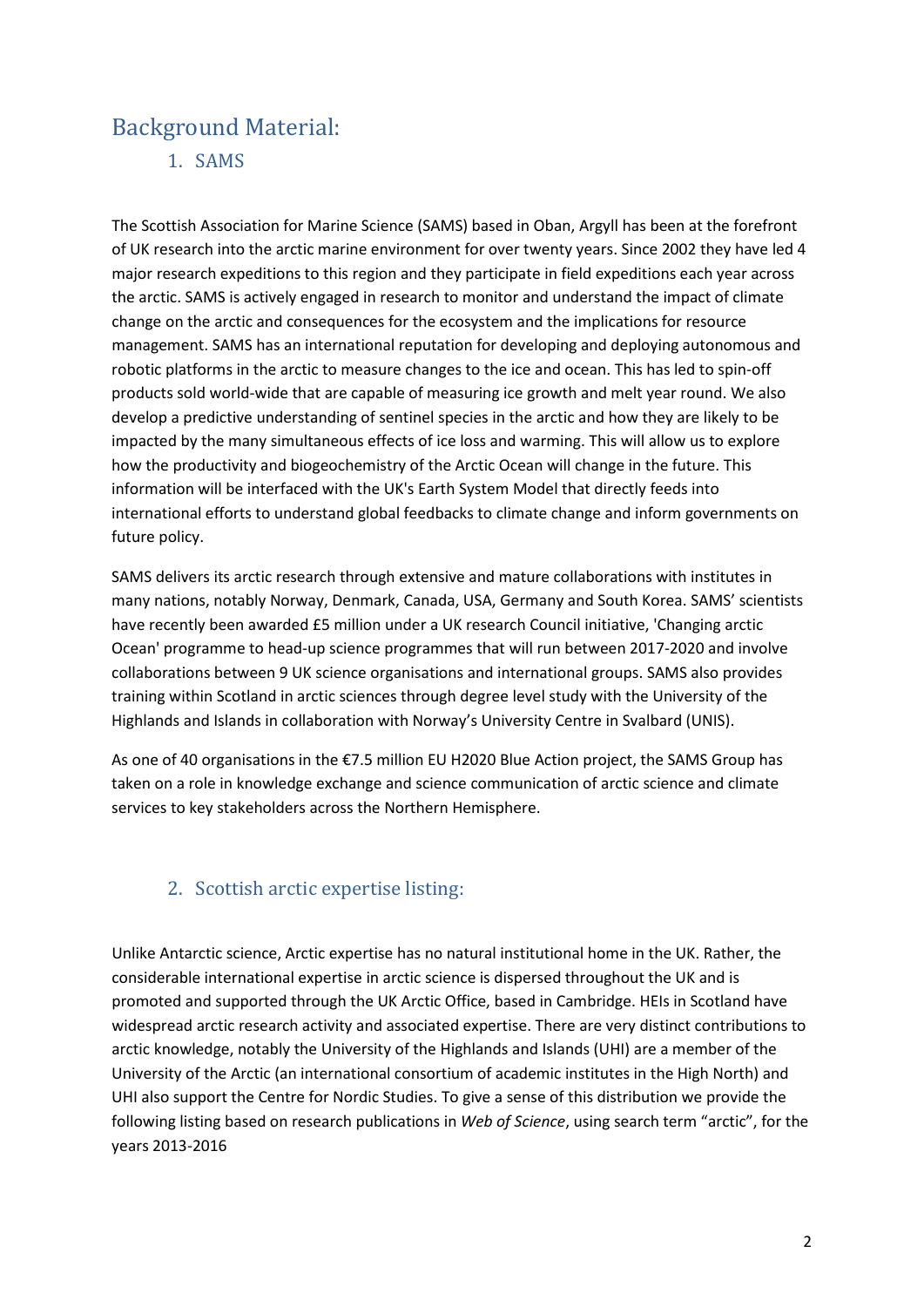**U. Edinburgh:** Greenland ice sheet/glaciology, snow physics, marine chemistry/nutrients, terrestrial ecology/carbon/CO<sub>2</sub> fluxes

**U. Aberdeen:** Geomorphology, glacial environments, climate histories/proxies, terrestrial ecology, marine biodiversity, arctic policy and governance

**U. St Andrews:** Marine ecosystems, marine geology, glaciology

**U. Strathclyde:** Ecosystem modelling, marine optics and remote sensing

**U. Glasgow:** Glacial environments, climate proxies

**U. Stirling:** Glacial geology, seabed mapping, terrestrial gas fluxes

**Heriot Watt:** terrestrial ecology/tundra

**UHI (SAMS):** Oceanography, ecology, technology, marine geology, biogeochemistry

# 3. Scottish Scientific Alliances

The Scottish Funding Council has funded pooling activities between institutes. SAGES (Scottish Alliance for Geoscience Environment and Society) is a partnership between the Universities of Aberdeen, Abertay, Dundee, Edinburgh, Glasgow, St Andrews, Stirling, SAMS UHI, SUERC, and the West of Scotland. SAGES hosts Europe's largest glaciology research group, SURGE (Scottish University Research in Glacial Environments). SURGE provides a coordinated international network for advances in glaciology, with particular focus on the Greenland Ice Sheet and glaciers of Svalbard.

### 4. The Power of Scotland: Key Fact

According to the UK Research Excellence Framework (REF2014) the Scottish HEIs which comprise SAGES (Scottish Alliance of Geophysics Environment and Society) have a combined research POWER in Earth and Environmental Sciences exceeding that of the combined Oxbridge/London power base by a factor of 1.6 (160%). Source: Times Higher Education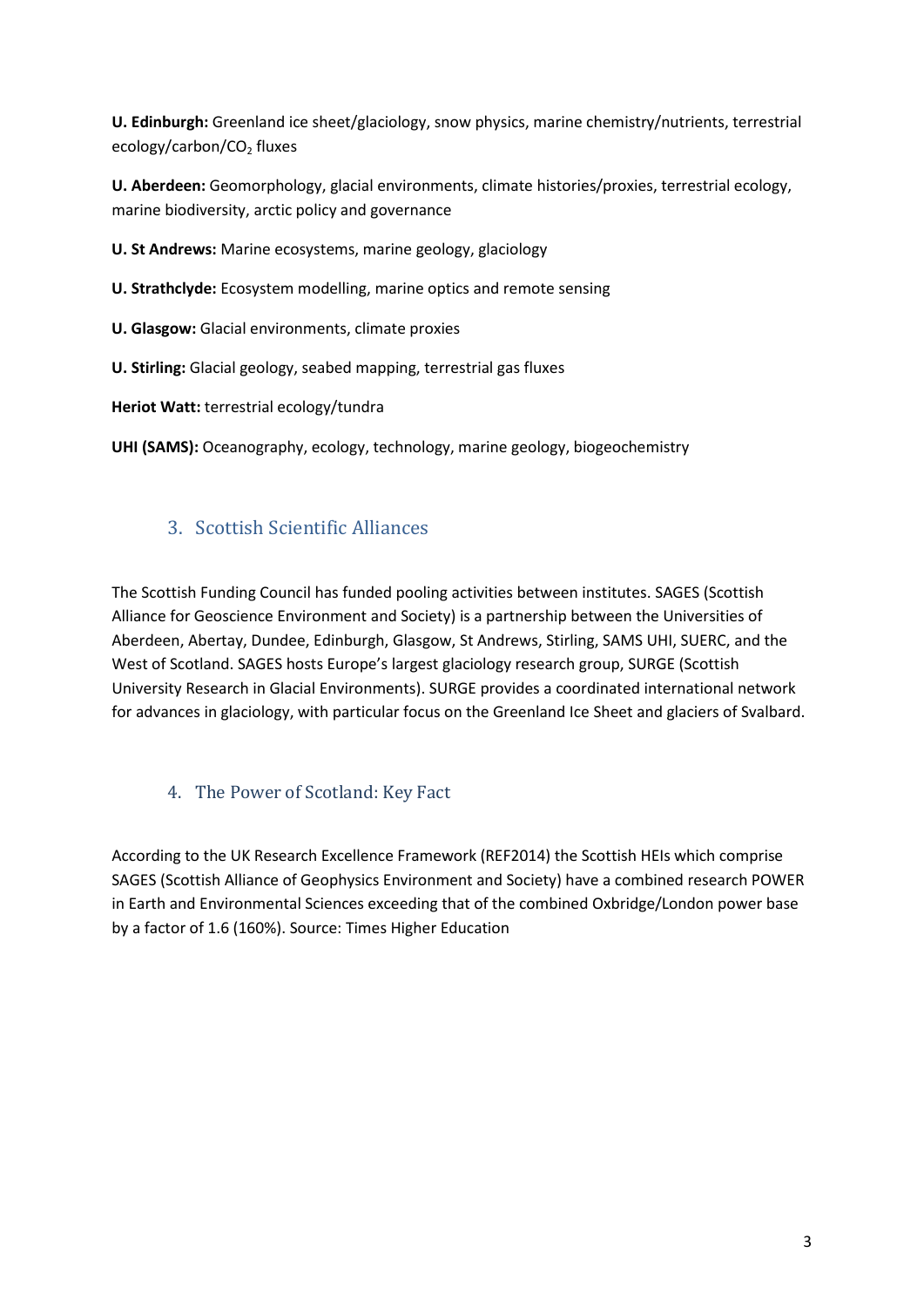# Response to Enquiry:

We base our responses around the Terms of Reference for the equiry and on the questions posed.

#### *What is the UK's possible role in encouraging the protection of the natural environment?*

From a marine science perspective, the UK should be able to demonstrate an important supporting role to the arctic nations in the protection of the natural environment. The UK has world leading capabilities in remote sensing of the arctic to characterise the environment and to detect change. The UK also has a strong track-record and an ambition to develop and deploy autonomous and robotic technologies to measure *in situ* conditions with live data streams. Predicting change and the impacts of change in the arctic require sophisticated, high resolution models that couple together the atmosphere, ice, ocean and terrestrial regions of the arctic. The UK has both the computational expertise to develop and run such models but crucially also the investigative and fundamental science on which the models are based.

Such expertise in the UK has been dispersed, often visible only at an institutional level, rather than being considered a national strength. Arctic research in the UK has been supported from a range of sources. Most recently these have included the Natural Environment Research Council, EU funding frameworks, other research councils (often from arctic nations) and other governmental support – eg the US Office of Naval Research. UK funding has recently received a boost over the next 4 years with a £16 million investment in biological and biogeochemical investigations of the changing arctic.

The UK is well placed to support the environmental research priorities of arctic nations. Such bilateral research partnerships between Scotland and arctic nations could provide a strong platform for Scottish engagement in arctic affairs through advisory work and scientific collaboration.

## *How open should the UK be to the exploitation of natural resources or should it be working harder to protect the unique arctic environment?*

Exploitation of resources in the arctic is on-going and is likely to increase as sea ice retreats and the economics of resource extraction and transport shift. This is something that will be dictated primarily by the arctic nations yet the UK can have important input in areas such as shipping and environmental impacts of resource extraction. SAMS has a strong track record of advising and monitoring extractive industries on how to minimise impacts. We have consulted for governments and major international companies in both shallow and deep waters.

## *If oil and gas extraction continues at the current pace will Scottish firms provide the machinery and expertise?*

SAMS has also been at the forefront of developing technologies to monitor the distribution of spilled oil in ice-covered waters.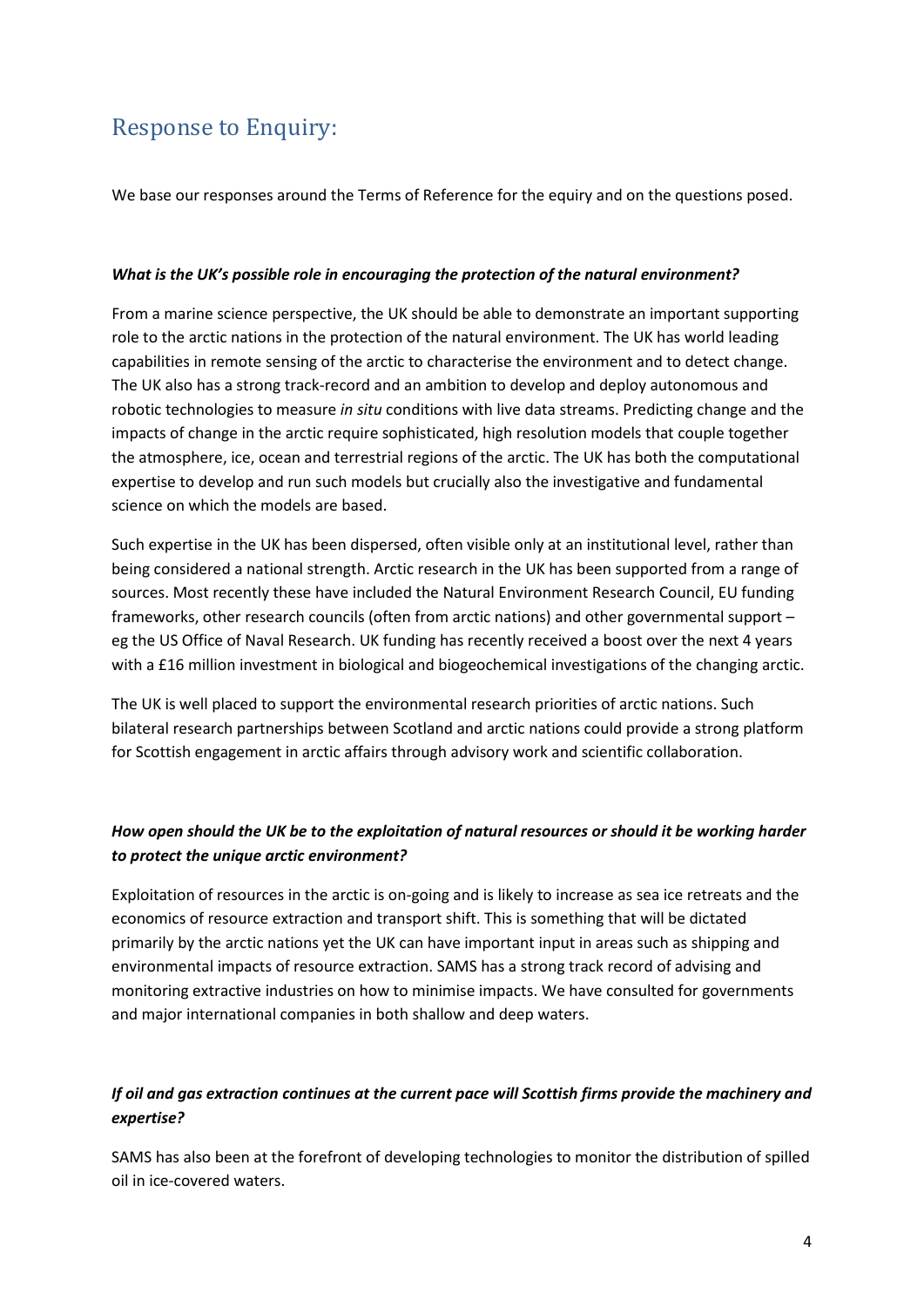#### *Should the UK look to protect the Arctic Sea from industrial fishing?*

Management of natural resources requires evidence based decision making and the UK has considerable expertise in understanding the functioning of marine ecosytems and how to link this with sustainable exploitation of fisheries.

# *What are the key challenges facing the High-North and what should Scotland's role in addressing these challenges be?*

There are many challenges facing the High-North and we set out some here that have relevance to Scottish communities and industries.

- Increased shipping due to reduced sea ice cover. There are important aspects relating to ship design, routing and biosecurity.
- Migration and northward expansion of key marine species from sub-polar waters to the Arctic. There are potential impacts on the resilience of regional food webs, local economies based on particular fish stocks and invasive nature of some species. Underwater sound pollution is also destined to increase.
- Coastal erosion due to reduced sea ice cover, enhanced storminess, greater fetch and thawing of coastal permafrost.
- Integrity of the Greenland ice sheet and the potential impact of sea-level rise and coastal flooding.
- Increase in frequency and severity of extreme weather events (e.g. Polar lows), and associated risk to marine operations, flooding and coastal erosion.

However, the full assessment of challenges can be found in the *The Arctic Resilience Report* commissioned by the Arctic Council which provides '*a novel assessment of arctic change and resilience, including factors that appear to support or weaken resilience*' (Stockholm Environment Institute).

## *Are there benefits to Scotland and the UK further developing their relationships with Arctic nations?*

One area where there will be great mutual benefit is in the sphere of arctic education. It is clear that arctic affairs are going to continue to dominate economic, geopolitical and scientific activities in the medium to long term. An educated, informed and well trained generation able to appreciate, understand and act on the challenges in the arctic is essential. To this end the UK, and Scotland particularly, could develop significant alliances with arctic nations to enhance educational opportunities. One vehicle for this is The University of the Arctic, of which the University of the Highlands and Islands is a member. Another is through arctic focused training programs in the UK run in partnership with arctic institutes – an example being the BSc Marine Science with Arctic Studies delivered by SAMS-UHI.